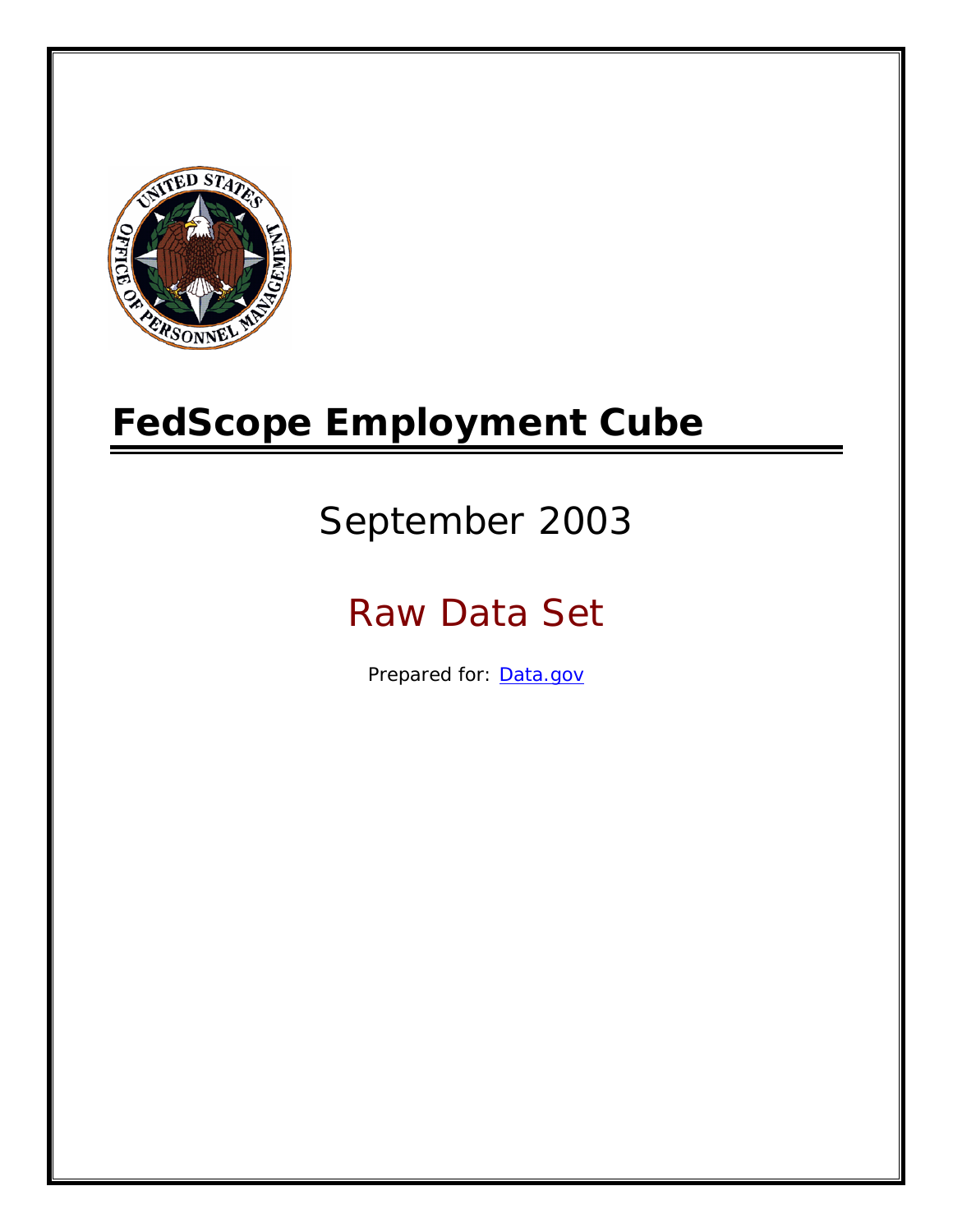

# **Table of Contents**

| $\mathbf{1}$ | <b>OVERVIEW</b>                                | 3              |
|--------------|------------------------------------------------|----------------|
| 1.1          | Purpose                                        | 3              |
| 1.2          | <b>Scope</b>                                   | 3              |
| 2            | <b>RAW DATA SET FILE</b>                       | 3              |
| 2.1          | <b>FACTDATA</b>                                | 3              |
| 3            | <b>DIMENSION TRANSLATIONS FILES</b>            | 5              |
| 3.1          | Agency                                         | 5              |
| 3.2          | Location                                       | 6              |
| 3.3          | Age                                            | 6              |
| 3.4          | <b>Education Level</b>                         | $\overline{7}$ |
| 3.5          | <b>General Schedule &amp; Equivalent Grade</b> | 8              |
| 3.6          | <b>Length of Service</b>                       | 8              |
| 3.7          | Occupation                                     | 9              |
| 3.8          | <b>Occupation Category</b>                     | 9              |
| 3.9          | Pay Plan & Grade                               | 10             |
| 3.10         | <b>Salary Level</b>                            | 10             |
|              | 3.11 STEM Occupations                          | 11             |
|              | 3.12 Supervisory Status                        | 11             |
|              | 3.13 Type of Appointment                       | 12             |
|              | 3.14 Work Schedule                             | 12             |
| 3.15         | <b>Work Status</b>                             | 13             |
|              | 3.16 Date                                      | 13             |
|              | 3.17 Employment                                | 14             |
|              | 3.18 Average Salary                            | 14             |
|              | 3.19 Average Length of Service                 | 14             |
| 4            | <b>DATA DEFINITIONS</b>                        | 15             |
| 4.1          | Agency                                         | 15             |
| 4.2          | Location                                       | 15             |
| 4.3          | Age                                            | 15             |
| 4.4          | <b>Education Level</b>                         | 15             |
| 4.5          | <b>General Schedule &amp; Equivalent Grade</b> | 15             |
| 4.6          | <b>Length of Service</b>                       | 15             |
| 4.7          | Occupation                                     | 15             |
| 4.8          | <b>Occupation Category</b>                     | 15             |
| 4.9          | Pay Plan & Grade                               | 16             |
| 4.10         | <b>Salary Level</b>                            | 16             |
| 4.11         | <b>STEM Occupations</b>                        | 16             |
| 4.12         | <b>Supervisory Status</b>                      | 16             |
| 4.13         | <b>Type of Appointment</b>                     | 16             |
| 4.14         | <b>Work Schedule</b>                           | 16             |

Source: FedScope (https://www.fedscope.opm.gov/) 1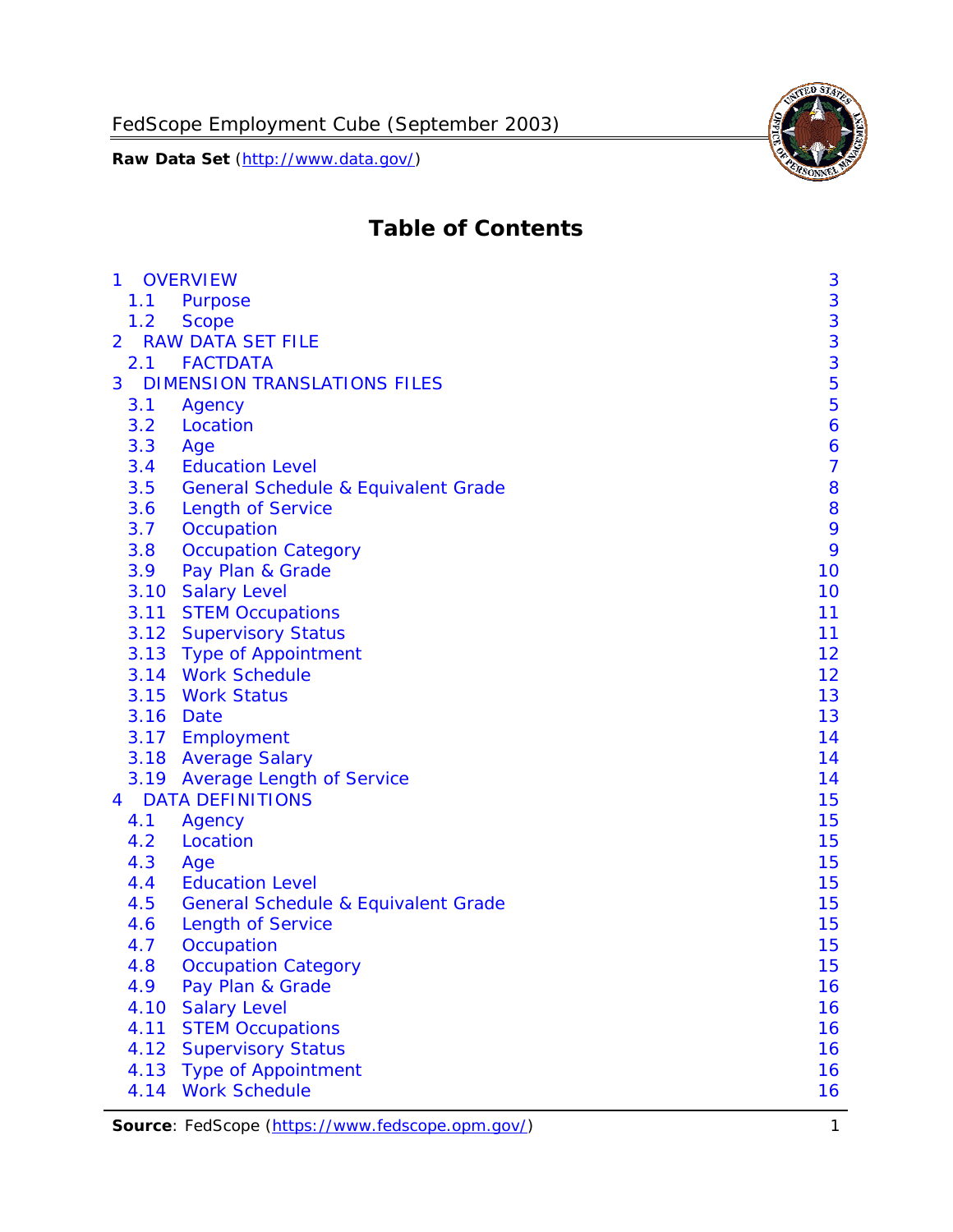FedScope Employment Cube (September 2003)

**Raw Data Set** (http://www.data.gov/)

|               | 4.15 Work Status                                    | 16 |
|---------------|-----------------------------------------------------|----|
|               | 4.16 Date                                           | 16 |
|               | 4.17 Employment                                     | 17 |
|               | 4.18 Average Salary                                 | 17 |
|               | 4.19 Average Length of Service                      | 17 |
|               | 5 APPENDIX                                          | 18 |
| 5.1           | SAS Program to Read Raw Data Sets for Data Analysis | 18 |
| $5.2^{\circ}$ | <b>FedScope General Public Web Site</b>             | 18 |

# **Listing of Tables**

| Table 2.1: FACTDATA.TXT Record Layout   | 4              |
|-----------------------------------------|----------------|
| Table 3.1: DTagy.txt Record Layout      | 5              |
| Table 3.2: DTloc.txt Record Layout      | 6              |
| Table 3.3: DTagelvl.txt Record Layout   | 6              |
| Table 3.4: DTedlvl.txt Record Layout    | $\overline{7}$ |
| Table 3.5: DTgsegrd.txt Record Layout   | 8              |
| Table 3.6: DTIoslyl.txt Record Layout   | 8              |
| Table 3.7: DTocc.txt Record Layout      | 9              |
| Table 3.8: DTpatco.txt Record Layout    | 9              |
| Table 3.9: DTppgrd.txt Record Layout    | 10             |
| Table 3.10: DTsallvl.txt Record Layout  | 10             |
| Table 3.11: DTstemocc.txt Record Layout | 11             |
| Table 3.12: DTsuper.txt Record Layout   | 11             |
| Table 3.13: DTtoa.txt Record Layout     | 12             |
| Table 3.14: DTwrksch.txt Record Layout  | 12             |
| Table 3.15: DTwkstat.txt Record Layout  | 13             |
| Table 3.16: DTdate.txt Record Layout    | 13             |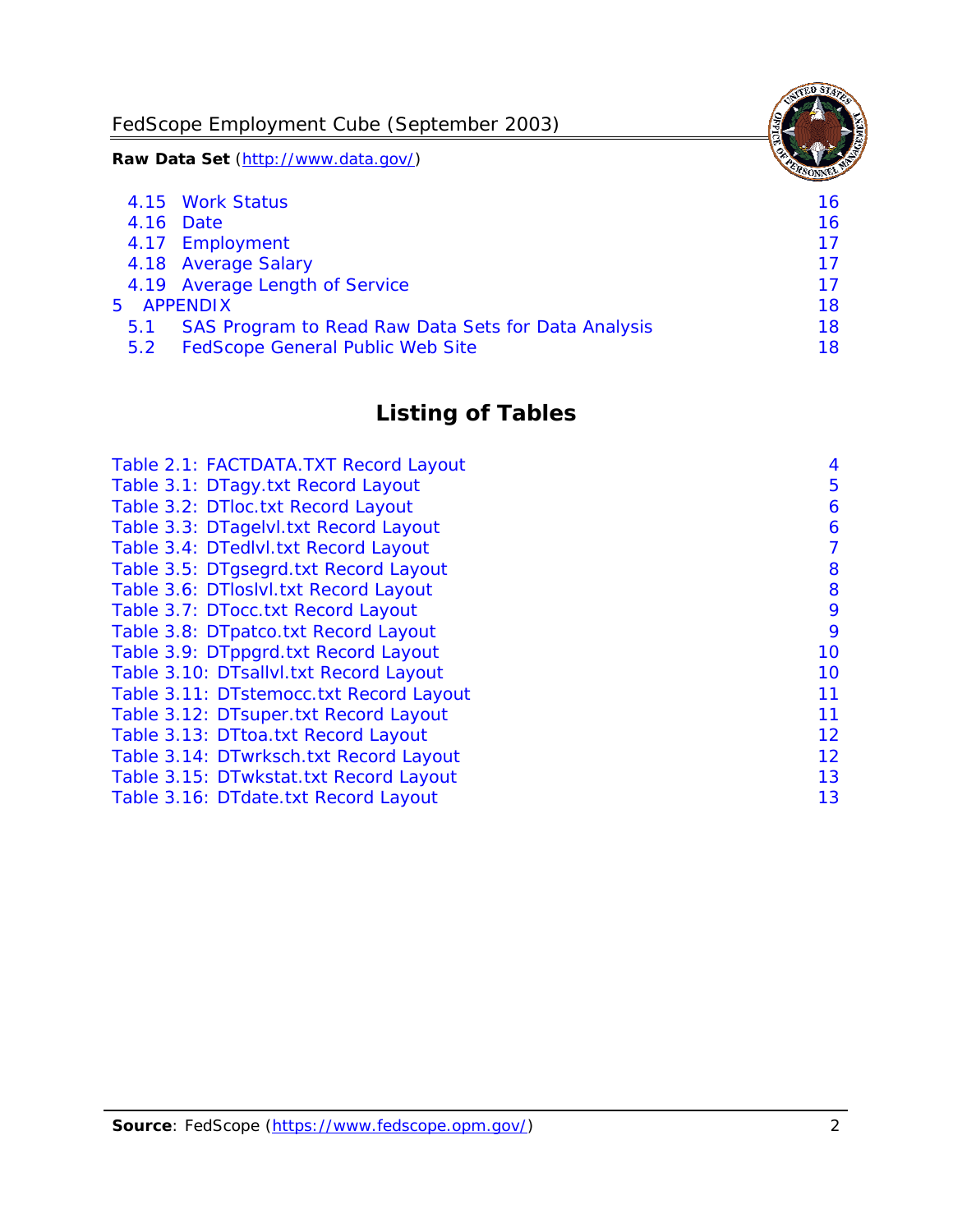# <span id="page-3-0"></span>**1 OVERVIEW**

### *1.1 Purpose*

<span id="page-3-1"></span>The purpose of this raw data set is to increase public access to high value, machine readable datasets generated by the U.S. Office of Personnel Management. The FedScope Employment Cube data sets are available via [Data.gov](http://www.data.gov/).

# <span id="page-3-2"></span>*1.2 Scope*

The scope of this raw data set includes data elements used in the creation of the FedScope Employment Cube [\(https://www.fedscope.opm.gov/\)](https://www.fedscope.opm.gov/). **NOTE**: Starting in FY 2010, the OPM Statistical Data Mart (SDM) is the source for all FedScope data. The SDM is processed data from the Enterprise Human Resources Integration (EHRI) data warehouse. Data is processed on a quarterly basis (i.e. March, June, September and December).

# <span id="page-3-3"></span>**2 RAW DATA SET FILE**

# <span id="page-3-4"></span>*2.1 FACTDATA*

This "**delimited**" (comma separated value (**CSV**)) raw data set provides employee population data as of September 2003. Each column value is separated by a "**comma**" from the next column's value and each row starts a new record. Each record contains 20 data elements. The record layout for FACTDATA.TXT is depicted in [Table 2.1](#page-4-1) below:

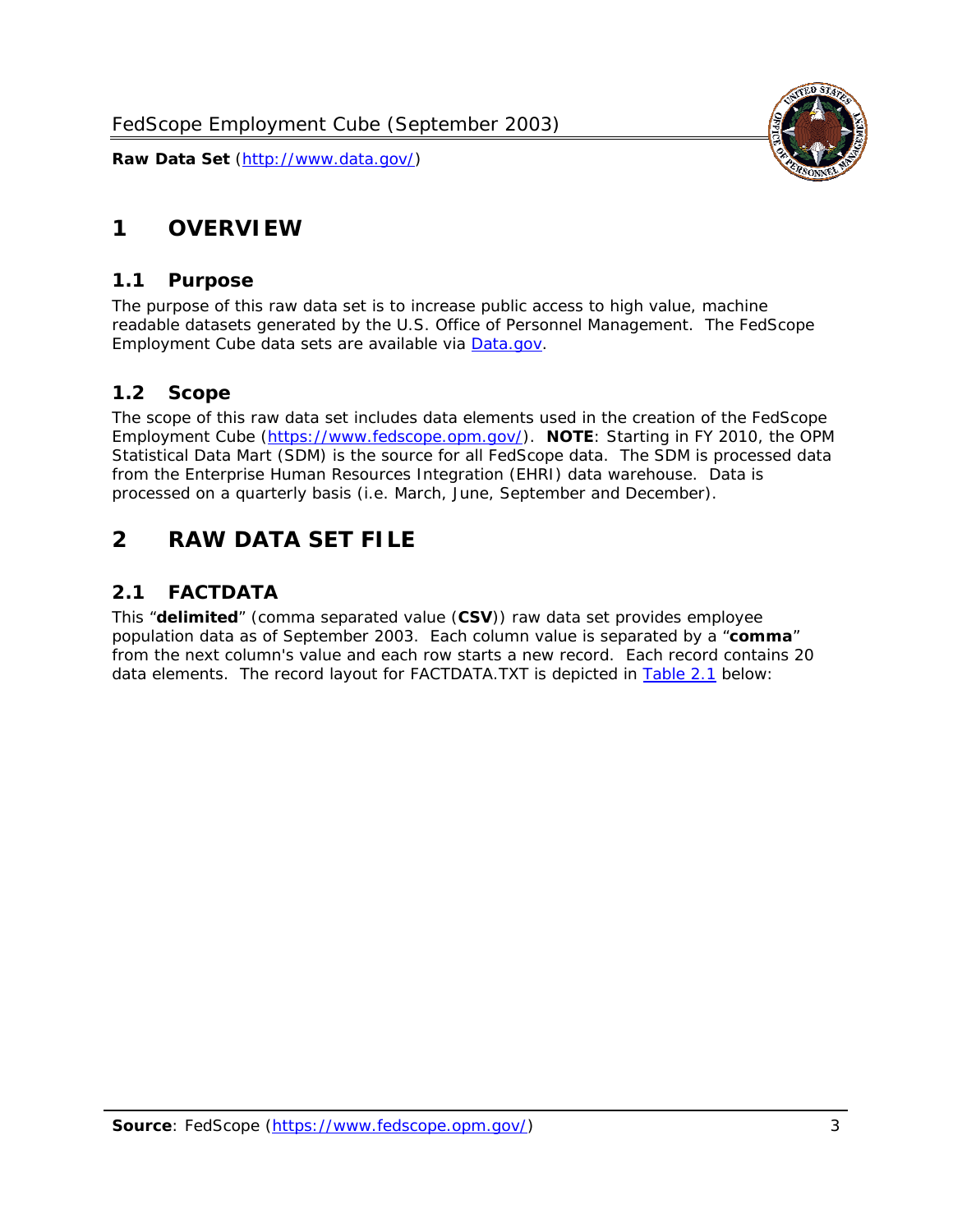<span id="page-4-1"></span><span id="page-4-0"></span>

**NOTE**: If importing this table (data set) into Excel, change the "column data format" for columns 1-17 from "General" to "Text". Columns 18-20 can be imported as "General" data format. In Excel, the "General" data format converts numeric values to numbers. Columns 1-17 are TEXT fields; Columns 18-20 are NUMERIC fields.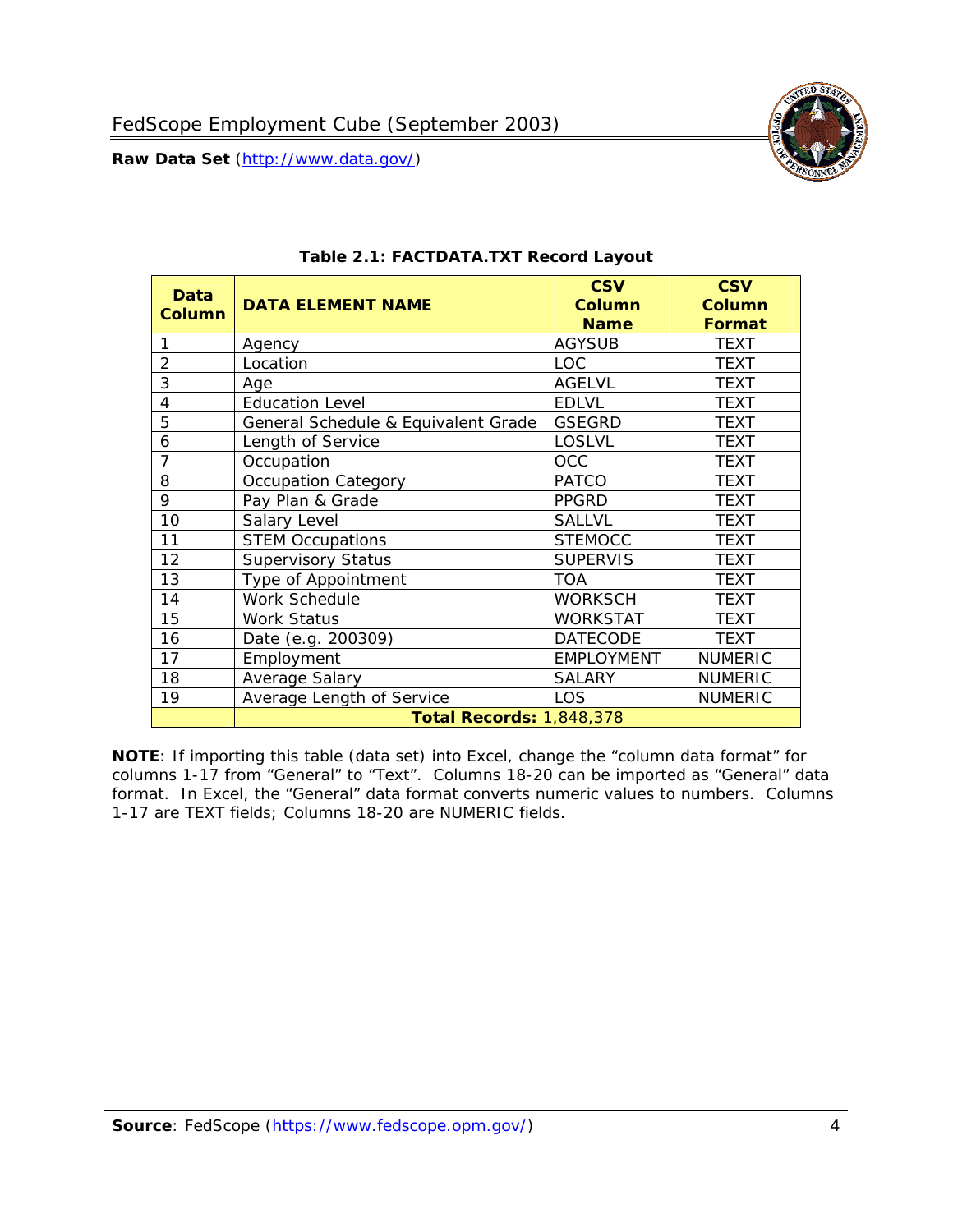

# <span id="page-5-0"></span>**3 DIMENSION TRANSLATIONS FILES**

#### <span id="page-5-1"></span>*3.1 Agency*

<span id="page-5-3"></span><span id="page-5-2"></span>This "**delimited**" (comma separated value (**CSV**)) data file provides translations for the agency data element contained in the employee population data file (FACTDATA.TXT). See [Table 2.1.](#page-4-1) Each column value is separated by a "**comma**" from the next column's value and each row starts a new record. Each record contains 6 data elements. The record layout for DTagy.txt is depicted in [Table 3.1](#page-5-3) below:

| Data<br>Column            | <b>DATA ELEMENT NAME</b>       | <b>CSV</b><br><b>Column</b><br><b>Name</b> | <b>CSV</b><br>Column<br><b>Format</b> |
|---------------------------|--------------------------------|--------------------------------------------|---------------------------------------|
|                           | Agency Type                    | <b>AGYTYP</b>                              | <b>TEXT</b>                           |
|                           | <b>Agency Type Translation</b> | <b>AGYTYPT</b>                             | <b>TEXT</b>                           |
| 3                         | Agency                         | AGY                                        | <b>TEXT</b>                           |
|                           | <b>Agency Translation</b>      | AGYT                                       | <b>TEXT</b>                           |
| -5                        | Agency Sub element             | <b>AGYSUB</b>                              | <b>TEXT</b>                           |
|                           | Agency Sub element Translation | <b>AGYSUBT</b>                             | <b>TEXT</b>                           |
| <b>Total Records: 532</b> |                                |                                            |                                       |

#### **Table 3.1: DTagy.txt Record Layout**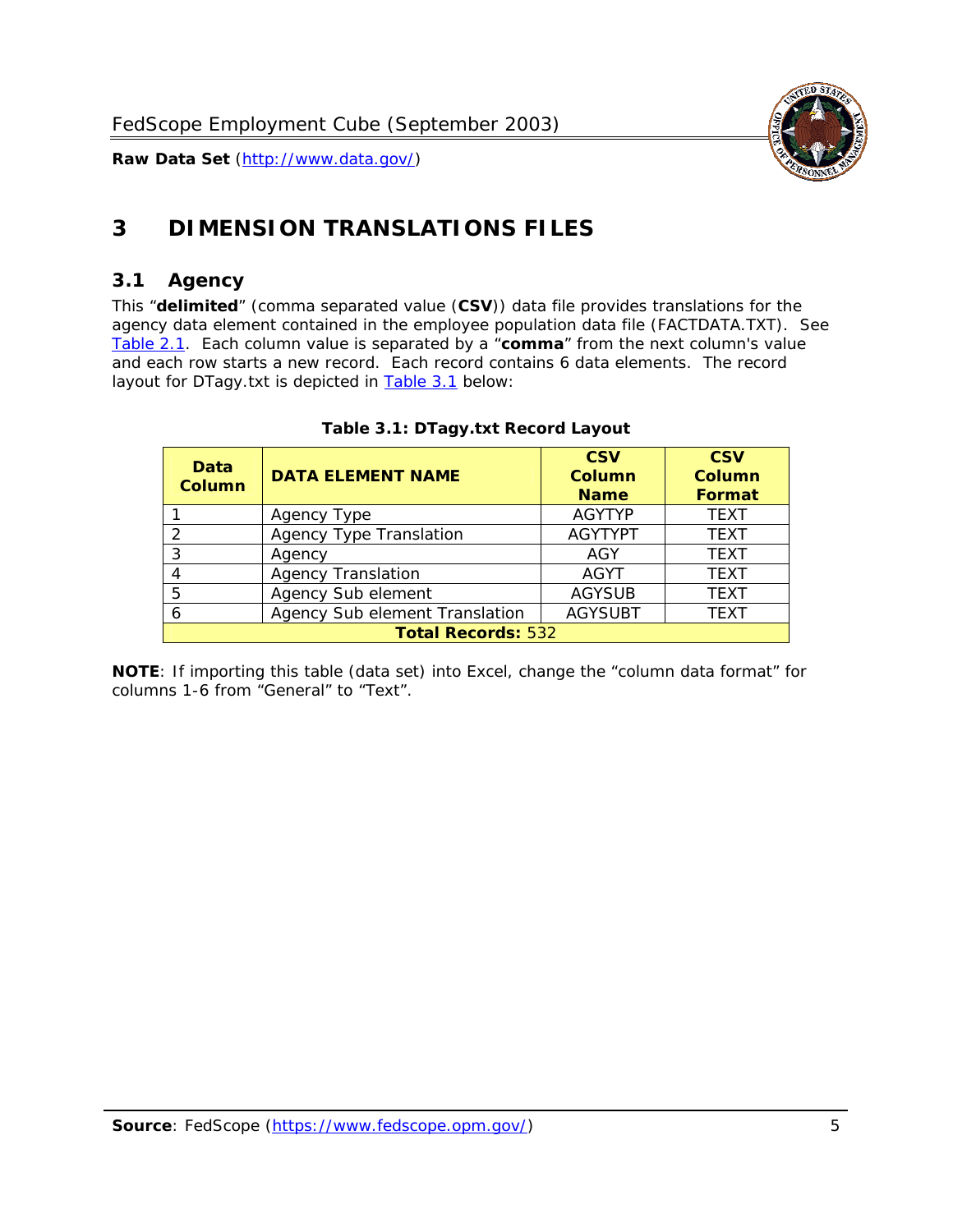

### <span id="page-6-0"></span>*3.2 Location*

<span id="page-6-4"></span><span id="page-6-2"></span>This "**delimited**" (comma separated value (**CSV**)) data file provides translations for the location data element contained in the employee population data file (FACTDATA.TXT). See [Table 2.1.](#page-4-1) Each column value is separated by a "**comma**" from the next column's value and each row starts a new record. Each record contains 4 data elements. The record layout for DTloc.txt is depicted in [Table 3.2](#page-6-4) below:

| Data<br><b>Column</b>     | <b>DATA ELEMENT NAME</b>         | <b>CSV</b><br>Column<br><b>Name</b> | <b>CSV</b><br><b>Column</b><br><b>Format</b> |
|---------------------------|----------------------------------|-------------------------------------|----------------------------------------------|
|                           | Location Type                    | <b>LOCTYP</b>                       | <b>TEXT</b>                                  |
|                           | Location Type Translation        | <b>LOCTYPT</b>                      | <b>TEXT</b>                                  |
| ⌒                         | State/Country                    | <b>LOC</b>                          | <b>TFXT</b>                                  |
|                           | <b>State/Country Translation</b> | LOCT                                | <b>TFXT</b>                                  |
| <b>Total Records: 240</b> |                                  |                                     |                                              |

#### **Table 3.2: DTloc.txt Record Layout**

**NOTE**: If importing this table (data set) into Excel, change the "column data format" for columns 1-4 from "General" to "Text".

#### <span id="page-6-1"></span>*3.3 Age*

<span id="page-6-5"></span><span id="page-6-3"></span>This "**delimited**" (comma separated value (**CSV**)) data file provides translations for the age data element contained in the employee population data file (FACTDATA.TXT). See [Table](#page-4-1) [2.1](#page-4-1). Each column value is separated by a "**comma**" from the next column's value and each row starts a new record. Each record contains 2 data elements. The record layout for DTagelvl.txt is depicted in **[Table 3.3](#page-6-5)** below:

| Data<br><b>Column</b>    | <b>DATA ELEMENT NAME</b> | <b>CSV</b><br>Column<br><b>Name</b> | <b>CSV</b><br>Column<br>Format |
|--------------------------|--------------------------|-------------------------------------|--------------------------------|
|                          | Aae                      | AGFI VI                             | TFXT                           |
|                          | Age Translation          | AGFI VI T                           | TFXT                           |
| <b>Total Records: 12</b> |                          |                                     |                                |

#### **Table 3.3: DTagelvl.txt Record Layout**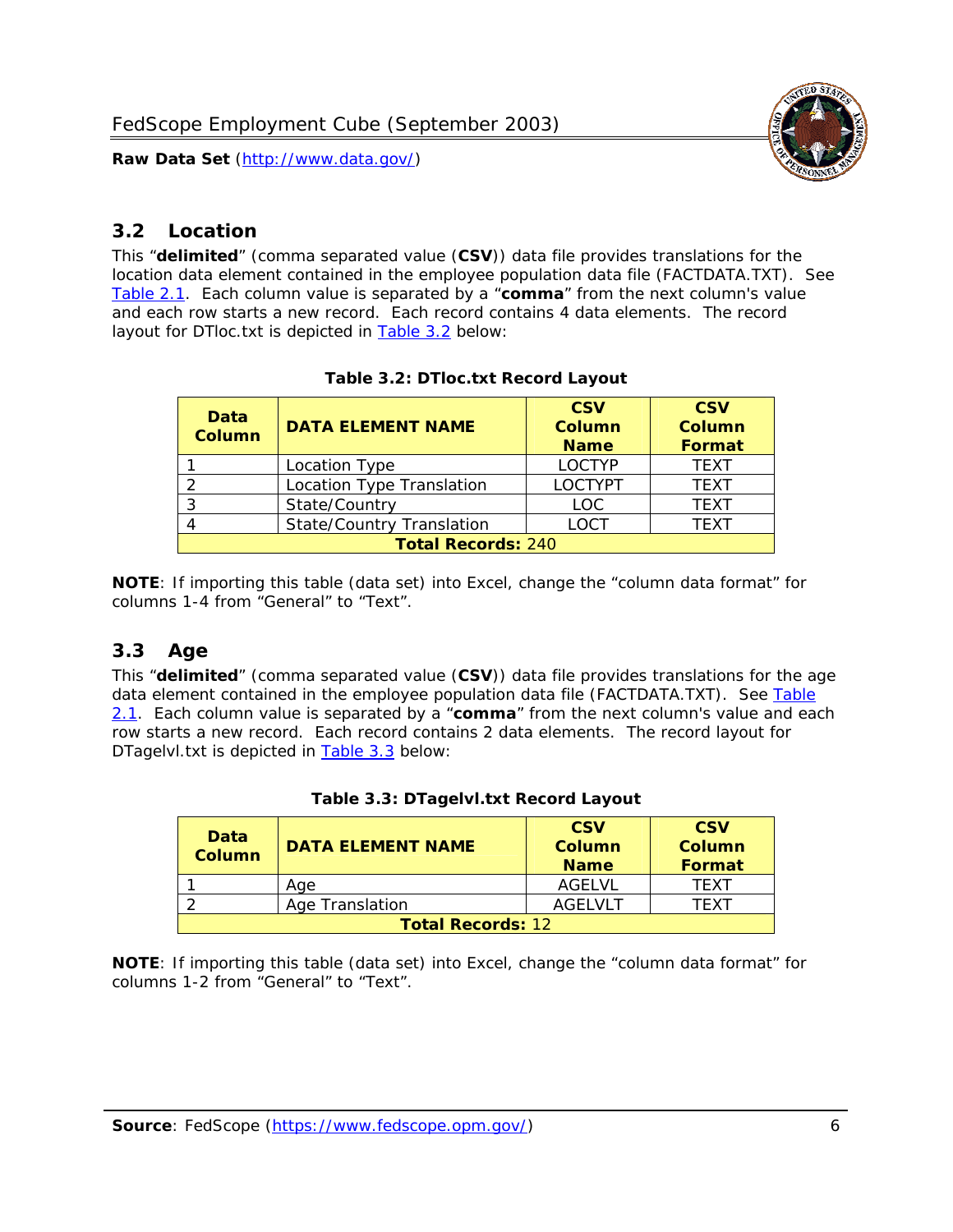

## <span id="page-7-0"></span>*3.4 Education Level*

<span id="page-7-2"></span><span id="page-7-1"></span>This "**delimited**" (comma separated value (**CSV**)) data file provides translations for the education level data element contained in the employee population data file (FACTDATA.TXT). See [Table 2.1](#page-4-1). Each column value is separated by a "**comma**" from the next column's value and each row starts a new record. Each record contains 4 data elements. The record layout for DTedlvl.txt is depicted in [Table 3.4](#page-7-2) below:

| Data<br><b>Column</b>    | <b>DATA ELEMENT NAME</b>           | <b>CSV</b><br><b>Column</b><br><b>Name</b> | <b>CSV</b><br><b>Column</b><br><b>Format</b> |
|--------------------------|------------------------------------|--------------------------------------------|----------------------------------------------|
|                          | <b>Education Level Type</b>        | <b>EDLVLTYP</b>                            | <b>TEXT</b>                                  |
|                          | Education Level Type Translation   | <b>EDLVLTYPT</b>                           | <b>TEXT</b>                                  |
|                          | <b>Education Level</b>             | <b>EDLVL</b>                               | <b>TEXT</b>                                  |
|                          | <b>Education Level Translation</b> | <b>EDLVLT</b>                              | <b>TEXT</b>                                  |
| <b>Total Records: 24</b> |                                    |                                            |                                              |

#### **Table 3.4: DTedlvl.txt Record Layout**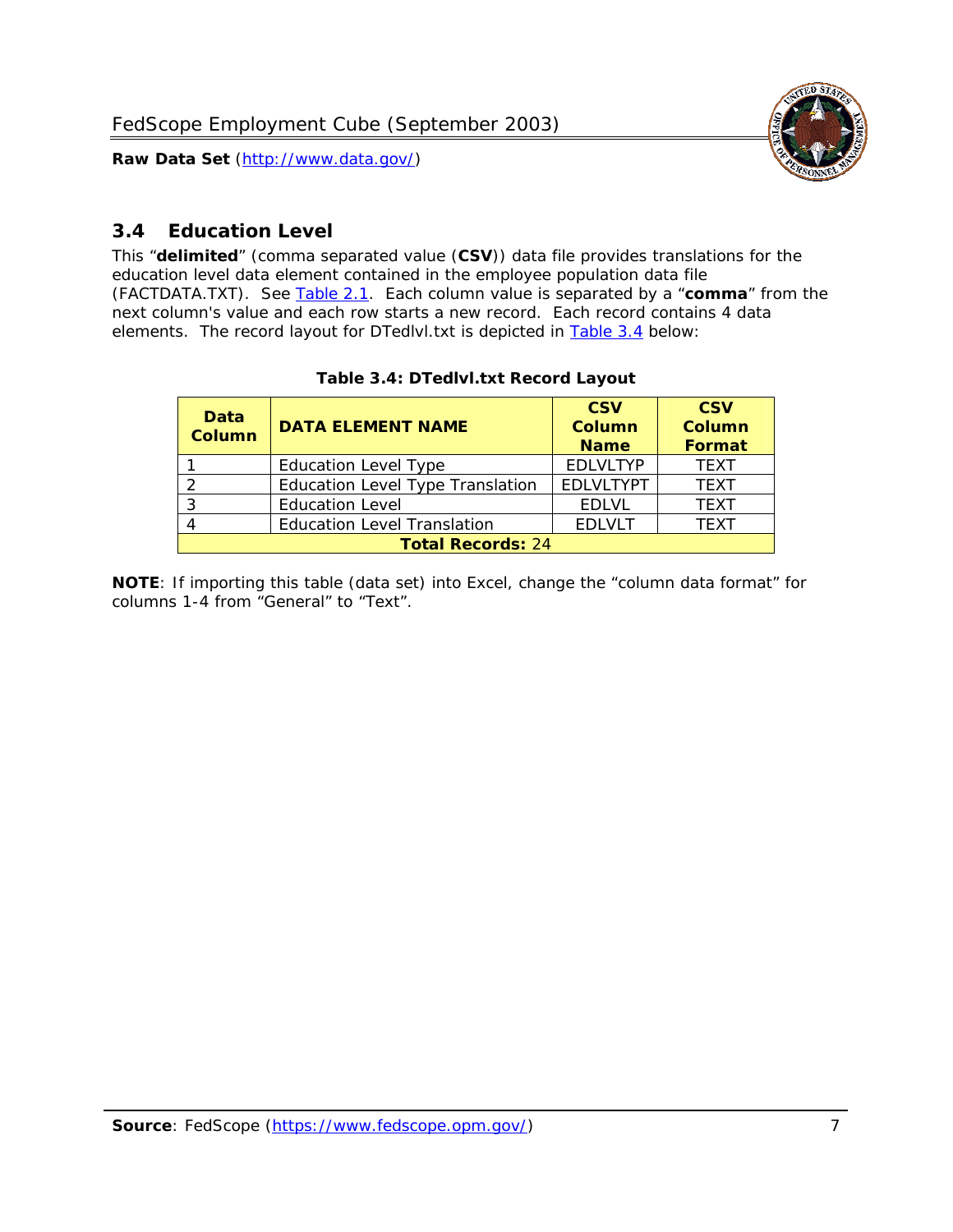



## <span id="page-8-0"></span>*3.5 General Schedule & Equivalent Grade*

This "**delimited**" (comma separated value (**CSV**)) data file provides translations for the general schedule & equivalent grade data element contained in the employee population data file (FACTDATA.TXT). See [Table 2.1](#page-4-1). Each column value is separated by a "**comma**" from the next column's value and each row starts a new record. Each record contains 1 data element. The record layout for DTgsegrd.txt is depicted in [Table 3.5](#page-8-4) below:

#### **Table 3.5: DTgsegrd.txt Record Layout**

<span id="page-8-4"></span><span id="page-8-2"></span>

| Data<br>Column           | DATA FI FMFNT NAMF                  | <b>CSV</b><br>Column<br><b>Name</b> | <b>CSV</b><br>Column<br><b>Format</b> |
|--------------------------|-------------------------------------|-------------------------------------|---------------------------------------|
|                          | General Schedule & Equivalent Grade | GSFGRD                              | TFXT                                  |
| <b>Total Records: 17</b> |                                     |                                     |                                       |

**NOTE**: If importing this table (data set) into Excel, change the "column data format" for column 1-from "General" to "Text".

#### <span id="page-8-1"></span>*3.6 Length of Service*

<span id="page-8-5"></span><span id="page-8-3"></span>This "**delimited**" (comma separated value (**CSV**)) data file provides translations for the length of service data element contained in the employee population data file (FACTDATA.TXT). See [Table 2.1](#page-4-1). Each column value is separated by a "**comma**" from the next column's value and each row starts a new record. Each record contains 2 data elements. The record layout for DTloslvl.txt is depicted in [Table 3.6](#page-8-5) below:

| <b>Data</b><br>Column    | <b>DATA FI FMFNT NAMF</b>     | <b>CSV</b><br>Column<br><b>Name</b> | <b>CSV</b><br>Column<br>Format |
|--------------------------|-------------------------------|-------------------------------------|--------------------------------|
|                          | Length of Service             | LOSLVL                              | TFXT                           |
|                          | Length of Service Translation | LOSI VLT                            | TFXT                           |
| <b>Total Records: 11</b> |                               |                                     |                                |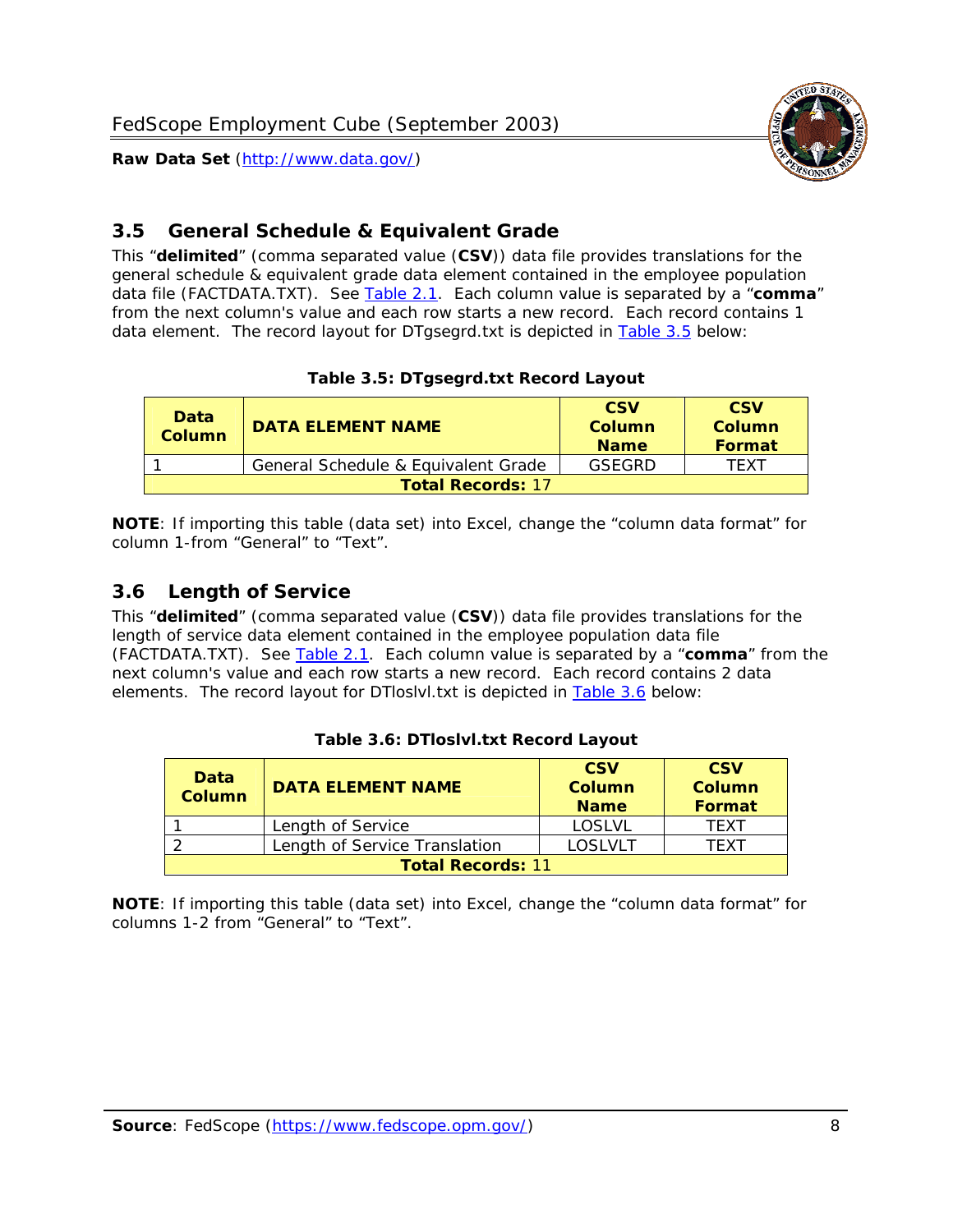

### <span id="page-9-0"></span>*3.7 Occupation*

<span id="page-9-4"></span>This "**delimited**" (comma separated value (**CSV**)) data file provides translations for the occupation data element contained in the employee population data file (FACTDATA.TXT). See [Table 2.1](#page-4-1). Each column value is separated by a "**comma**" from the next column's value and each row starts a new record. Each record contains 6 data elements. The record layout for DTocc.txt is depicted in [Table 3.7](#page-9-4) below:

<span id="page-9-2"></span>

| Data<br><b>Column</b>     | <b>DATA ELEMENT NAME</b>             | <b>CSV</b><br>Column<br><b>Name</b> | <b>CSV</b><br><b>Column</b><br><b>Format</b> |
|---------------------------|--------------------------------------|-------------------------------------|----------------------------------------------|
|                           | Occupation Type                      | <b>OCCTYP</b>                       | <b>TEXT</b>                                  |
|                           | Occupation Type Translation          | <b>OCCTYPT</b>                      | <b>TEXT</b>                                  |
| ာ                         | <b>Occupation Family</b>             | <b>OCCFAM</b>                       | <b>TEXT</b>                                  |
|                           | <b>Occupation Family Translation</b> | <b>OCCFAMT</b>                      | <b>TEXT</b>                                  |
| 5                         | Occupation                           | <b>OCC</b>                          | <b>TEXT</b>                                  |
|                           | <b>Occupation Translation</b>        | <b>OCCT</b>                         | <b>TEXT</b>                                  |
| <b>Total Records: 777</b> |                                      |                                     |                                              |

#### **Table 3.7: DTocc.txt Record Layout**

**NOTE**: If importing this table (data set) into Excel, change the "column data format" for columns 1-6 from "General" to "Text".

#### <span id="page-9-1"></span>*3.8 Occupation Category*

<span id="page-9-5"></span>This "**delimited**" (comma separated value (**CSV**)) data file provides translations for the occupation category data element contained in the employee population data file (FACTDATA.TXT). See [Table 2.1](#page-4-1). Each column value is separated by a "**comma**" from the next column's value and each row starts a new record. Each record contains 2 data elements. The record layout for DTpatco.txt is depicted in [Table 3.8](#page-9-5) below:

<span id="page-9-3"></span>

| Data<br><b>Column</b>   | <b>DATA ELEMENT NAME</b>        | <b>CSV</b><br>Column<br><b>Name</b> | <b>CSV</b><br>Column<br>Format |
|-------------------------|---------------------------------|-------------------------------------|--------------------------------|
|                         | <b>Occupation Category</b>      | <b>PATCO</b>                        | <b>TFXT</b>                    |
|                         | Occupation Category Translation | <b>PATCOT</b>                       | TFXT                           |
| <b>Total Records: 7</b> |                                 |                                     |                                |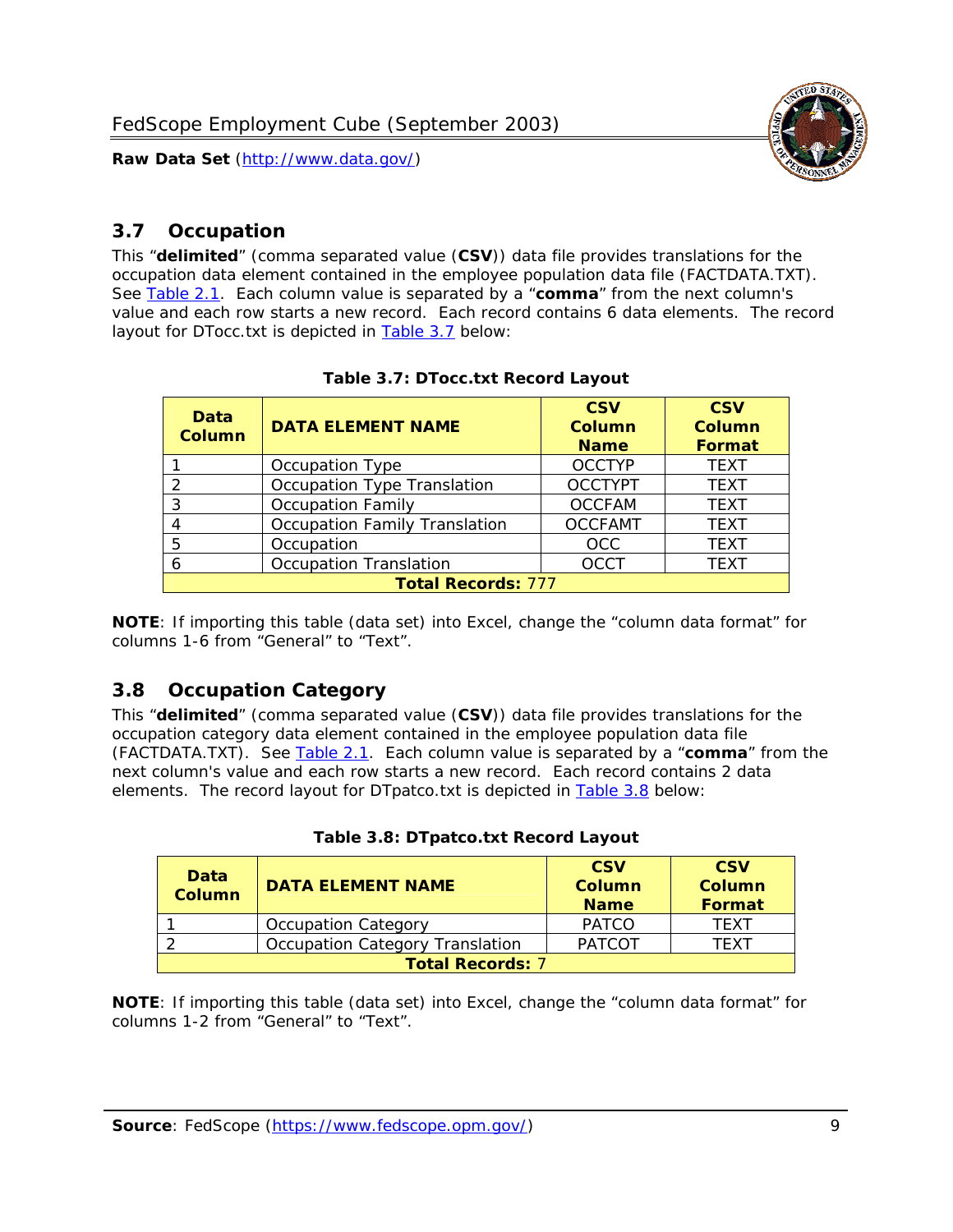

## <span id="page-10-0"></span>*3.9 Pay Plan & Grade*

<span id="page-10-4"></span>This "**delimited**" (comma separated value (**CSV**)) data file provides translations for the pay plan & grade data element contained in the employee population data file (FACTDATA.TXT). See [Table 2.1](#page-4-1). Each column value is separated by a "**comma**" from the next column's value and each row starts a new record. Each record contains 7 data elements. The record layout for DTppgrd.txt is depicted in **Table 3.9** below:

<span id="page-10-2"></span>

| Data<br>Column              | <b>DATA ELEMENT NAME</b>   | <b>CSV</b><br>Column<br><b>Name</b> | <b>CSV</b><br>Column<br><b>Format</b> |
|-----------------------------|----------------------------|-------------------------------------|---------------------------------------|
|                             | Pay Plan Type              | <b>PPTYP</b>                        | <b>TEXT</b>                           |
| $\mathcal{P}$               | Pay Plan Type Translation  | <b>PPTYPT</b>                       | <b>TEXT</b>                           |
| 3                           | Pay Plan Group             | <b>PPGROUP</b>                      | <b>TEXT</b>                           |
|                             | Pay Plan Group Translation | <b>PPGROUPT</b>                     | <b>TEXT</b>                           |
| 5                           | Pay Plan                   | <b>PAYPLAN</b>                      | <b>TEXT</b>                           |
| 6                           | Pay Plan Translation       | PAYPLANT                            | <b>TEXT</b>                           |
|                             | Pay Plan & Grade           | <b>PPGRD</b>                        | <b>TEXT</b>                           |
| <b>Total Records: 1,039</b> |                            |                                     |                                       |

#### **Table 3.9: DTppgrd.txt Record Layout**

**NOTE**: If importing this table (data set) into Excel, change the "column data format" for columns 1-7 from "General" to "Text".

# <span id="page-10-1"></span>*3.10 Salary Level*

<span id="page-10-5"></span><span id="page-10-3"></span>This "**delimited**" (comma separated value (**CSV**)) data file provides translations for the salary level data element contained in the employee population data file (FACTDATA.TXT). See [Table 2.1](#page-4-1). Each column value is separated by a "**comma**" from the next column's value and each row starts a new record. Each record contains 2 data elements. The record layout for DTsallvl.txt is depicted in [Table 3.10](#page-10-5) below:

| <b>Data</b><br><b>Column</b> | <b>DATA ELEMENT NAME</b>        | <b>CSV</b><br>Column<br><b>Name</b> | <b>CSV</b><br>Column<br><b>Format</b> |
|------------------------------|---------------------------------|-------------------------------------|---------------------------------------|
|                              | Salary Level                    | <b>SALLVL</b>                       | TFXT                                  |
|                              | <b>Salary Level Translation</b> | SAI I VI T                          | TEXT                                  |
| <b>Total Records: 19</b>     |                                 |                                     |                                       |

| Table 3.10: DTsallvl.txt Record Layout |  |
|----------------------------------------|--|
|----------------------------------------|--|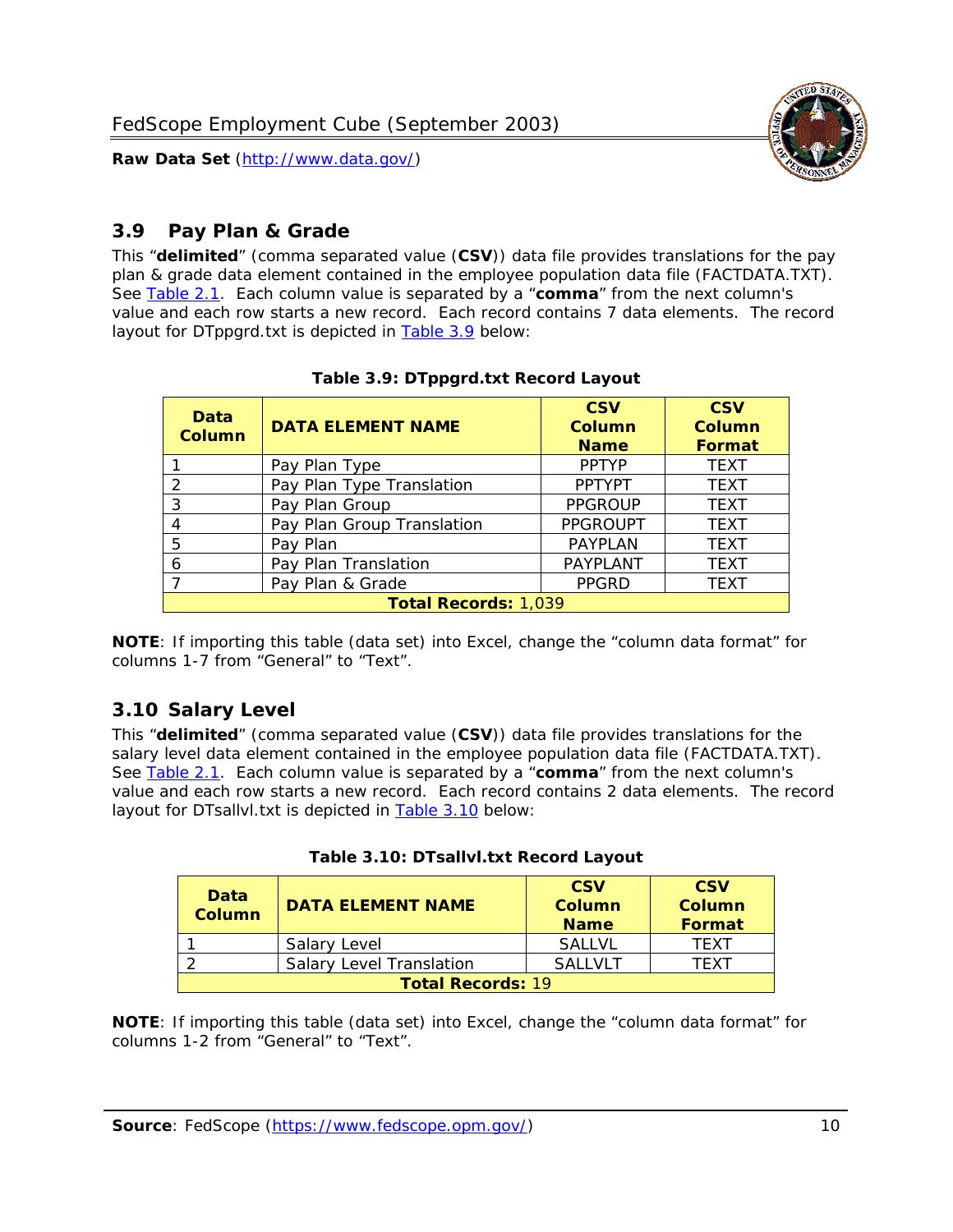

### <span id="page-11-0"></span>*3.11 STEM Occupations*

<span id="page-11-4"></span>This "**delimited**" (comma separated value (**CSV**)) data file provides translations for the STEM occupations data element contained in the employee population data file (FACTDATA.TXT). See [Table 2.1](#page-4-1). Each column value is separated by a "**comma**" from the next column's value and each row starts a new record. Each record contains 6 data elements. The record layout for DTstemocc.txt is depicted in [Table 3.11](#page-11-4) below:

<span id="page-11-2"></span>

| <b>Data</b><br><b>Column</b> | <b>DATA ELEMENT NAME</b>                     | <b>CSV</b><br>Column<br><b>Name</b> | <b>CSV</b><br><b>Column</b><br><b>Format</b> |
|------------------------------|----------------------------------------------|-------------------------------------|----------------------------------------------|
|                              | <b>STEM Occupation Aggregate</b>             | <b>STEMAGG</b>                      | <b>TEXT</b>                                  |
|                              | <b>STEM Occupation Aggregate Translation</b> | <b>STEMAGGT</b>                     | <b>TEXT</b>                                  |
| 3                            | <b>STEM Occupation Type</b>                  | <b>STEMTYP</b>                      | <b>TEXT</b>                                  |
|                              | <b>STEM Occupation Type Translation</b>      | <b>STEMTYPT</b>                     | <b>TEXT</b>                                  |
| 5                            | <b>STEM Occupation</b>                       | <b>STEMOCC</b>                      | <b>TEXT</b>                                  |
|                              | <b>STEM Occupation Translation</b>           | <b>STEMOCCT</b>                     | <b>TEXT</b>                                  |
| <b>Total Records: 68</b>     |                                              |                                     |                                              |

#### **Table 3.11: DTstemocc.txt Record Layout**

**NOTE**: If importing this table (data set) into Excel, change the "column data format" for columns 1-6 from "General" to "Text".

# <span id="page-11-1"></span>*3.12 Supervisory Status*

This "**delimited**" (comma separated value (**CSV**)) data file provides translations for the supervisory status data element contained in the employee population data file (FACTDATA.TXT). See [Table 2.1](#page-4-1). Each column value is separated by a "**comma**" from the next column's value and each row starts a new record. Each record contains 4 data elements. The record layout for DTsuper.txt is depicted in [Table 3.12](#page-11-5) below:

<span id="page-11-5"></span><span id="page-11-3"></span>

| Data<br><b>Column</b>   | <b>DATA ELEMENT NAME</b>              | <b>CSV</b><br>Column<br><b>Name</b> | <b>CSV</b><br><b>Column</b><br>Format |
|-------------------------|---------------------------------------|-------------------------------------|---------------------------------------|
|                         | <b>Supervisory Status Type</b>        | <b>SUPERTYP</b>                     | <b>TEXT</b>                           |
|                         | Supervisory Status Type Translation   | <b>SUPERTYPT</b>                    | <b>TEXT</b>                           |
|                         | <b>Supervisory Status</b>             | <b>SUPERVIS</b>                     | <b>TEXT</b>                           |
|                         | <b>Supervisory Status Translation</b> | <b>SUPERVIST</b>                    | <b>TEXT</b>                           |
| <b>Total Records: 7</b> |                                       |                                     |                                       |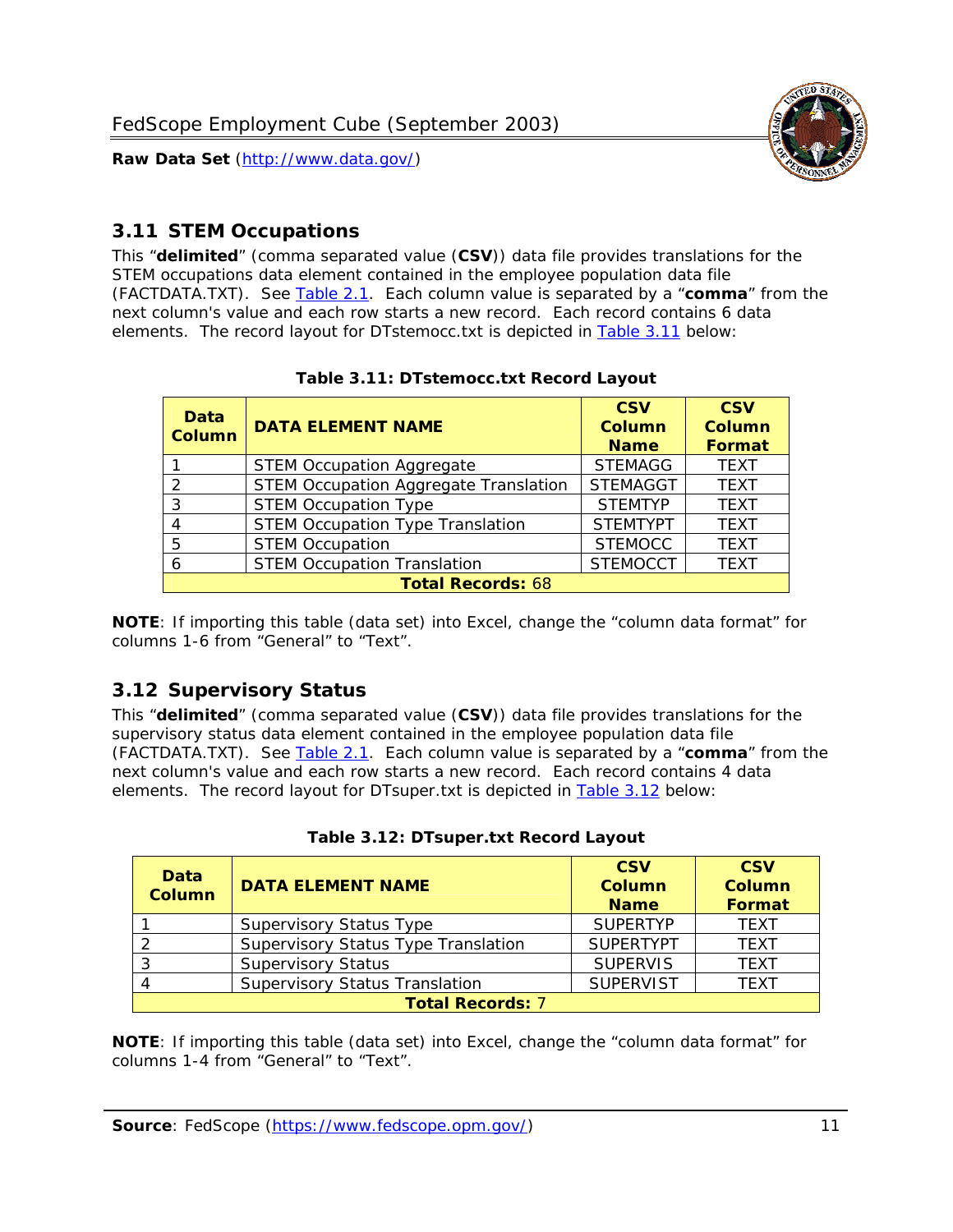

## <span id="page-12-0"></span>*3.13 Type of Appointment*

This "**delimited**" (comma separated value (**CSV**)) data file provides translations for the type of appointment data element contained in the employee population data file (FACTDATA.TXT). See [Table 2.1](#page-4-1). Each column value is separated by a "**comma**" from the next column's value and each row starts a new record. Each record contains 4 data elements. The record layout for DTtoa.txt is depicted in [Table 3.13](#page-12-4) below:

<span id="page-12-4"></span><span id="page-12-2"></span>

| Data<br><b>Column</b>    | <b>DATA ELEMENT NAME</b>             | <b>CSV</b><br><b>Column</b><br><b>Name</b> | <b>CSV</b><br><b>Column</b><br><b>Format</b> |
|--------------------------|--------------------------------------|--------------------------------------------|----------------------------------------------|
|                          | Type of Appointment Type             | <b>TOATYP</b>                              | <b>TFXT</b>                                  |
|                          | Type of Appointment Type Translation | <b>TOATYPT</b>                             | <b>TEXT</b>                                  |
|                          | Type of Appointment                  | <b>TOA</b>                                 | <b>TEXT</b>                                  |
|                          | Type of Appointment Translation      | <b>TOAT</b>                                | <b>TFXT</b>                                  |
| <b>Total Records: 21</b> |                                      |                                            |                                              |

#### **Table 3.13: DTtoa.txt Record Layout**

**NOTE**: If importing this table (data set) into Excel, change the "column data format" for columns 1-4 from "General" to "Text".

#### <span id="page-12-1"></span>*3.14 Work Schedule*

<span id="page-12-5"></span>This "**delimited**" (comma separated value (**CSV**)) data file provides translations for the work schedule data element contained in the employee population data file (FACTDATA.TXT). See [Table 2.1](#page-4-1). Each column value is separated by a "**comma**" from the next column's value and each row starts a new record. Each record contains 4 data elements. The record layout for DTwrksch.txt is depicted in [Table 3.14](#page-12-5) below:

<span id="page-12-3"></span>

| Data<br>Column           | <b>DATA ELEMENT NAME</b>       | <b>CSV</b><br><b>Column</b><br><b>Name</b> | <b>CSV</b><br>Column<br>Format |
|--------------------------|--------------------------------|--------------------------------------------|--------------------------------|
|                          | Work Schedule Type             | <b>WSTYP</b>                               | <b>TEXT</b>                    |
| 2                        | Work Schedule Type Translation | <b>WSTYPT</b>                              | <b>TFXT</b>                    |
| 3                        | Work Schedule                  | <b>WORKSCH</b>                             | <b>TFXT</b>                    |
|                          | Work Schedule Translation      | <b>WORKSCHT</b>                            | <b>TFXT</b>                    |
| <b>Total Records: 12</b> |                                |                                            |                                |

| Table 3.14: DTwrksch.txt Record Layout |
|----------------------------------------|
|----------------------------------------|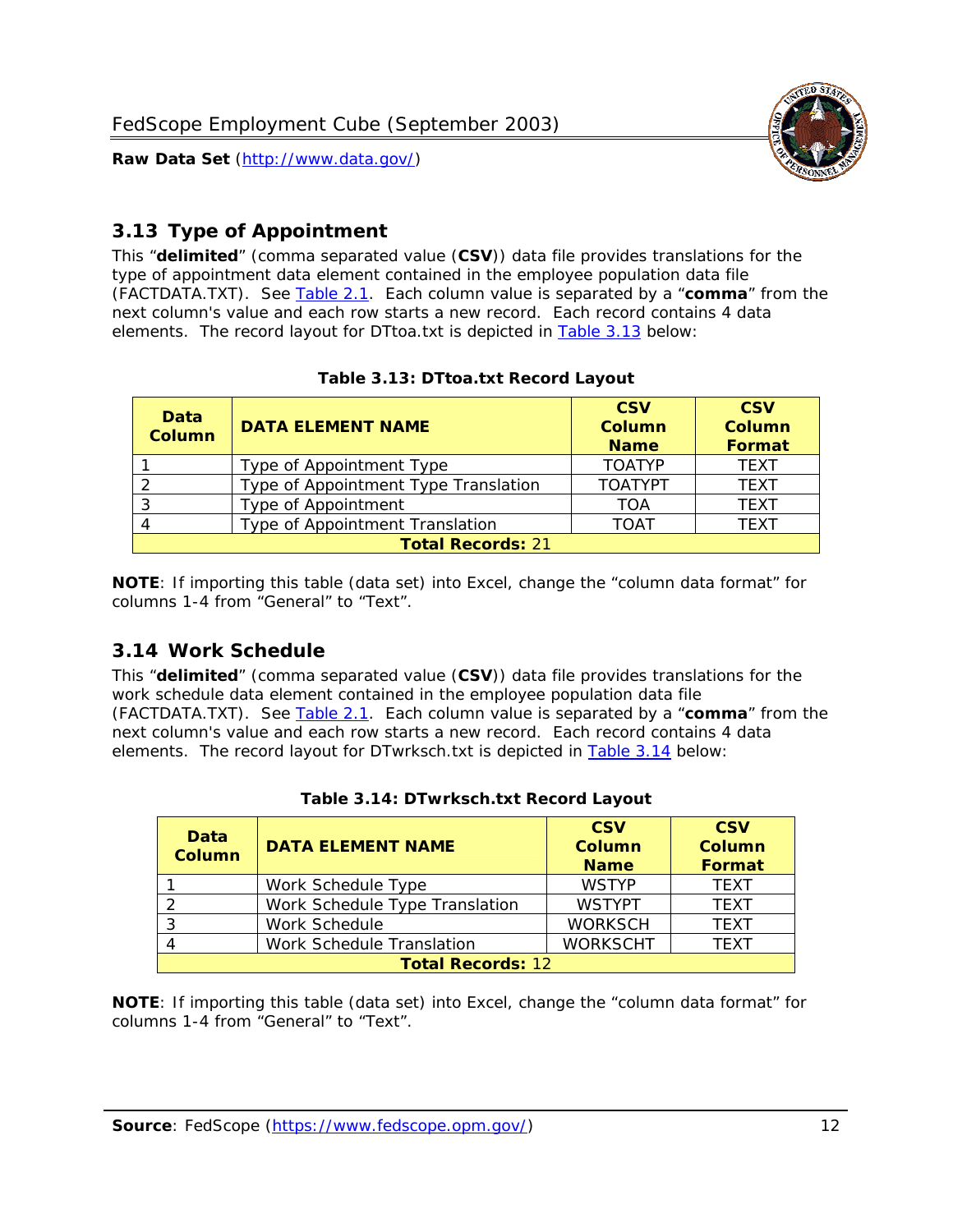

#### <span id="page-13-0"></span>*3.15 Work Status*

<span id="page-13-4"></span><span id="page-13-2"></span>This "**delimited**" (comma separated value (**CSV**)) data file provides translations for the work status data element contained in the employee population data file (FACTDATA.TXT). See [Table 2.1](#page-4-1). Each column value is separated by a "**comma**" from the next column's value and each row starts a new record. Each record contains 2 data elements. The record layout for DTwkstat.txt is depicted in [Table 3.15](#page-13-4) below:

| Data<br><b>Column</b>   | <b>DATA ELEMENT NAME</b> | <b>CSV</b><br>Column<br><b>Name</b> | <b>CSV</b><br>Column<br><b>Format</b> |
|-------------------------|--------------------------|-------------------------------------|---------------------------------------|
|                         | Work Status              | <b>WORKSTAT</b>                     | TFXT                                  |
|                         | Work Status Translation  | <b>WORKSTATT</b>                    | TFXT                                  |
| <b>Total Records: 2</b> |                          |                                     |                                       |

#### **Table 3.15: DTwkstat.txt Record Layout**

**NOTE**: If importing this table (data set) into Excel, change the "column data format" for columns 1-2 from "General" to "Text".

#### <span id="page-13-1"></span>*3.16 Date*

<span id="page-13-5"></span><span id="page-13-3"></span>This "**delimited**" (comma separated value (**CSV**)) data file provides translations for the status file month date data element contained in the employee population data file (FACTDATA.TXT). See [Table 2.1](#page-4-1). Each column value is separated by a "**comma**" from the next column's value and each row starts a new record. Each record contains 2 data elements. The record layout for DTdate.txt is depicted in [Table 3.16](#page-13-5) below:

| Data<br><b>Column</b>   | <b>DATA ELEMENT NAME</b> | <b>CSV</b><br>Column<br><b>Name</b> | <b>CSV</b><br>Column<br><b>Format</b> |
|-------------------------|--------------------------|-------------------------------------|---------------------------------------|
|                         | File Date                | <b>DATECODE</b>                     | TFXT                                  |
|                         | File Date Translation    | <b>DATECODET</b>                    | TFXT                                  |
| <b>Total Records: 1</b> |                          |                                     |                                       |

**Table 3.16: DTdate.txt Record Layout**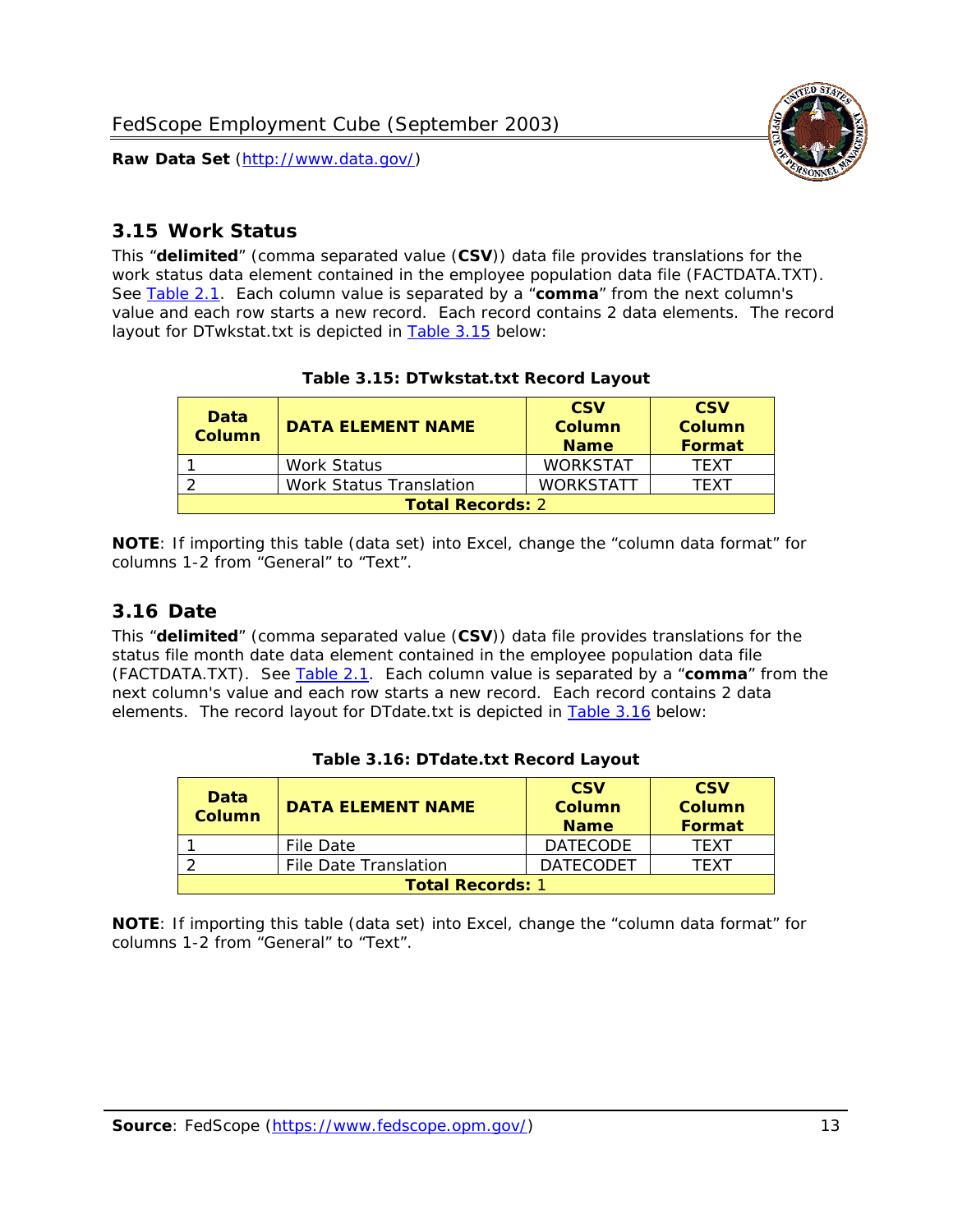

# <span id="page-14-0"></span>*3.17 Employment*

There is no translation file for this data element. Every record in the employee population data file (FACTDATA.TXT) contains a value of "1" for this field. See Chapter [4.17](#page-16-8) for definition of **Employment**.

### <span id="page-14-1"></span>*3.18 Average Salary*

There is no translation file for this data element. See Chapter [4.18](#page-17-1) for definition of [Average](#page-17-1) **[Salary](#page-17-1) [Average Salary.](#page-17-1)** 

#### <span id="page-14-2"></span>*3.19 Average Length of Service*

There is no translation file for this data element. See Chapter [4.19](#page-17-2) for definition of [Average](#page-17-2) Length of Service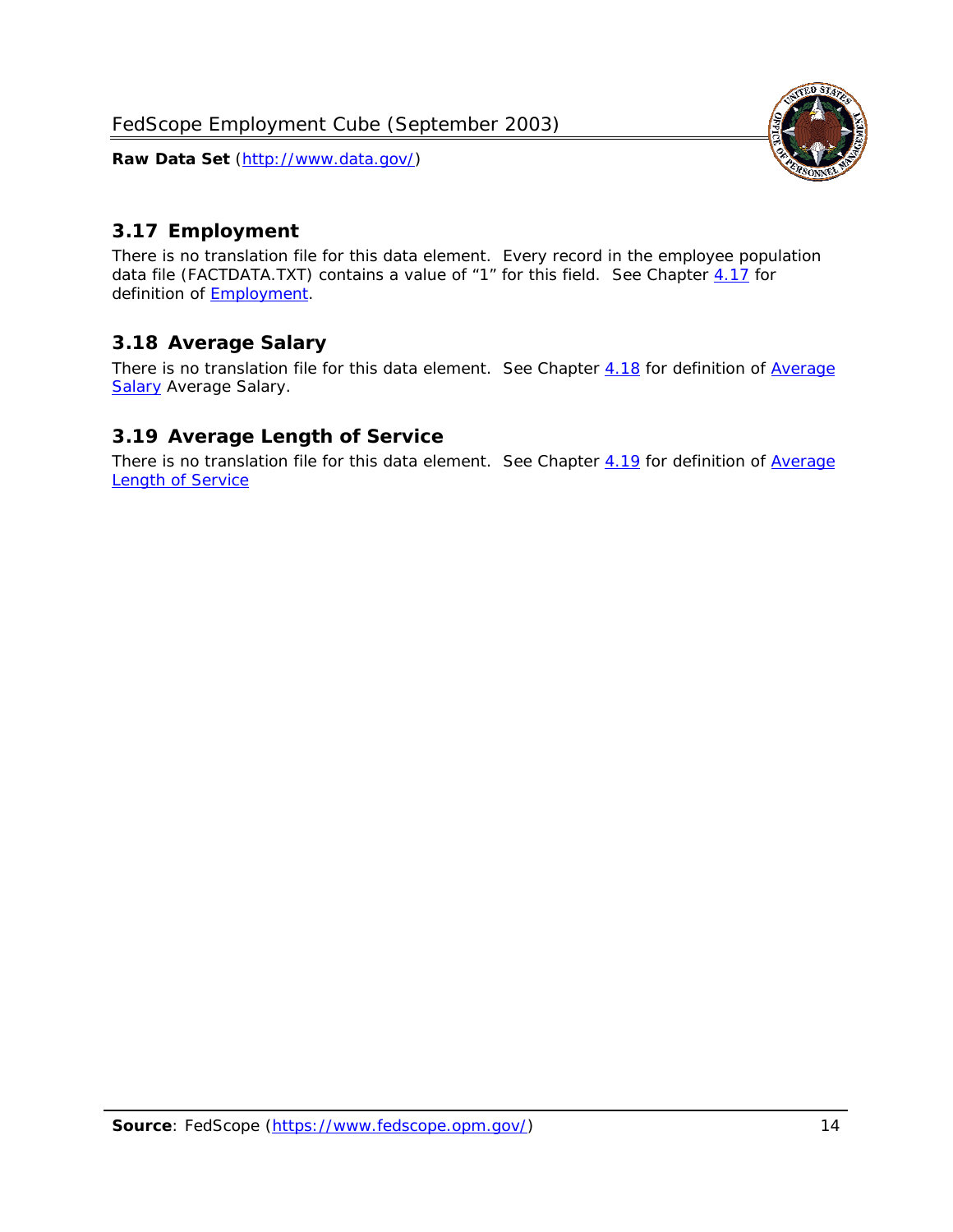

# <span id="page-15-0"></span>**4 DATA DEFINITIONS**

#### <span id="page-15-1"></span>*4.1 Agency*

The employing organization.

#### <span id="page-15-2"></span>*4.2 Location*

The official duty station of an employee. Locations in the United States are defined in terms of states. Locations outside the United States are defined in terms of countries and U.S. territories.

#### <span id="page-15-3"></span>*4.3 Age*

An employee's age. Age is displayed in five-year intervals, except for an initial interval of less than 20 years and a final interval of 65 years or more.

#### <span id="page-15-4"></span>*4.4 Education Level*

The extent of an employee's educational attainment from an accredited institution.

#### <span id="page-15-5"></span>*4.5 General Schedule & Equivalent Grade*

The General Schedule grade for pay plans in the General Schedule and Equivalent pay plan category (See [Pay Plan & Grade](#page-16-0)).

#### <span id="page-15-6"></span>*4.6 Length of Service*

The number of years of Federal civilian employment, creditable military service, and other service made creditable by specific legislation. Length of service is grouped by five-year intervals, except for:

- a. the initial intervals of less than 1 year, 1-2 years, and 3-4 years and
- b. the final interval of 35 years or more.

#### <span id="page-15-7"></span>*4.7 Occupation*

An employee's occupation as defined by the Office of Personnel Management (OPM).

#### <span id="page-15-8"></span>*4.8 Occupation Category*

Occupational categories are defined by the educational requirements of the occupation and the subject matter and level of difficulty or responsibility of the work.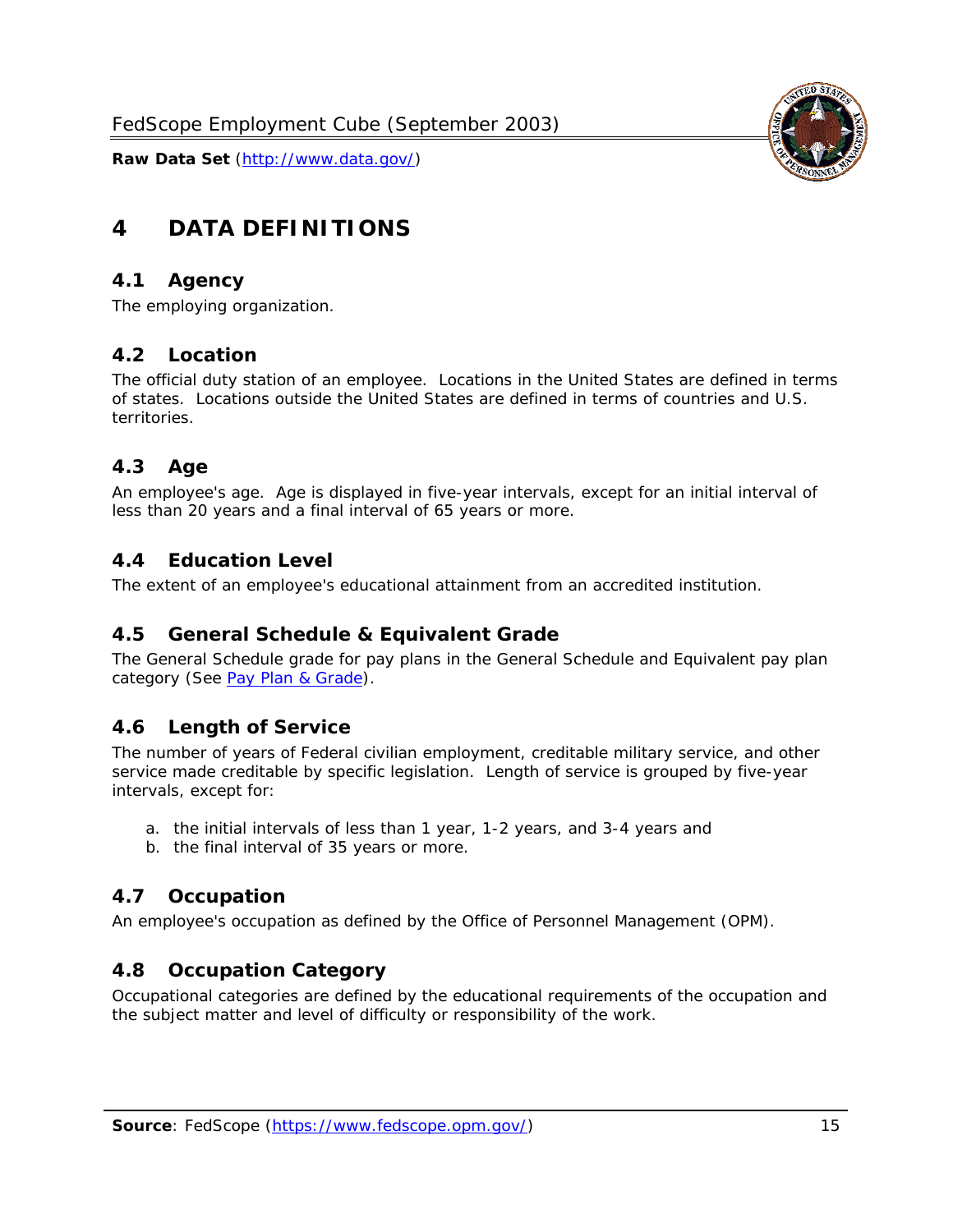

## <span id="page-16-0"></span>*4.9 Pay Plan & Grade*

The pay system and, where applicable, the grade used to determine an employee's basic pay rate. Grade denotes a hierarchical position in a pay plan and is sometimes referred to as level, class, rank, or pay band.

# <span id="page-16-1"></span>*4.10 Salary Level*

An employee's adjusted basic pay, which is an annualized rate of pay. Adjusted basic pay is the sum of an employee's rate of basic pay plus any locality comparability payment and/or special pay adjustment for law enforcement officers. Salaries are grouped by \$10,000 intervals, except for an initial interval of less than \$20,000 and a final interval of \$180,000 or more.

An employee's actual earnings may be more or less than the annualized rate because of factors such as overtime, shift differentials, less than full time work, or leave without pay.

### <span id="page-16-2"></span>*4.11 STEM Occupations*

Listing of occupations grouped into the following four occupational series:

- 1. **S**cience
- 2. **T**echnology
- 3. **E**ngineering
- 4. **M**athematics

#### <span id="page-16-3"></span>*4.12 Supervisory Status*

The nature of managerial, supervisory, or non-supervisory responsibility assigned to an employee's position.

#### <span id="page-16-4"></span>*4.13 Type of Appointment*

An employee's appointment in terms of permanence and competitiveness.

#### <span id="page-16-5"></span>*4.14 Work Schedule*

The time basis on which an employee is scheduled to work.

#### <span id="page-16-6"></span>*4.15 Work Status*

A combination of Type of Appointment and Work Schedule data elements. The Work Status data element is limited to "Non-Seasonal Full Time Permanent" and "Other Employees".

#### <span id="page-16-7"></span>*4.16 Date*

<span id="page-16-8"></span>The file date (e.g. September 2003 represented by 200309).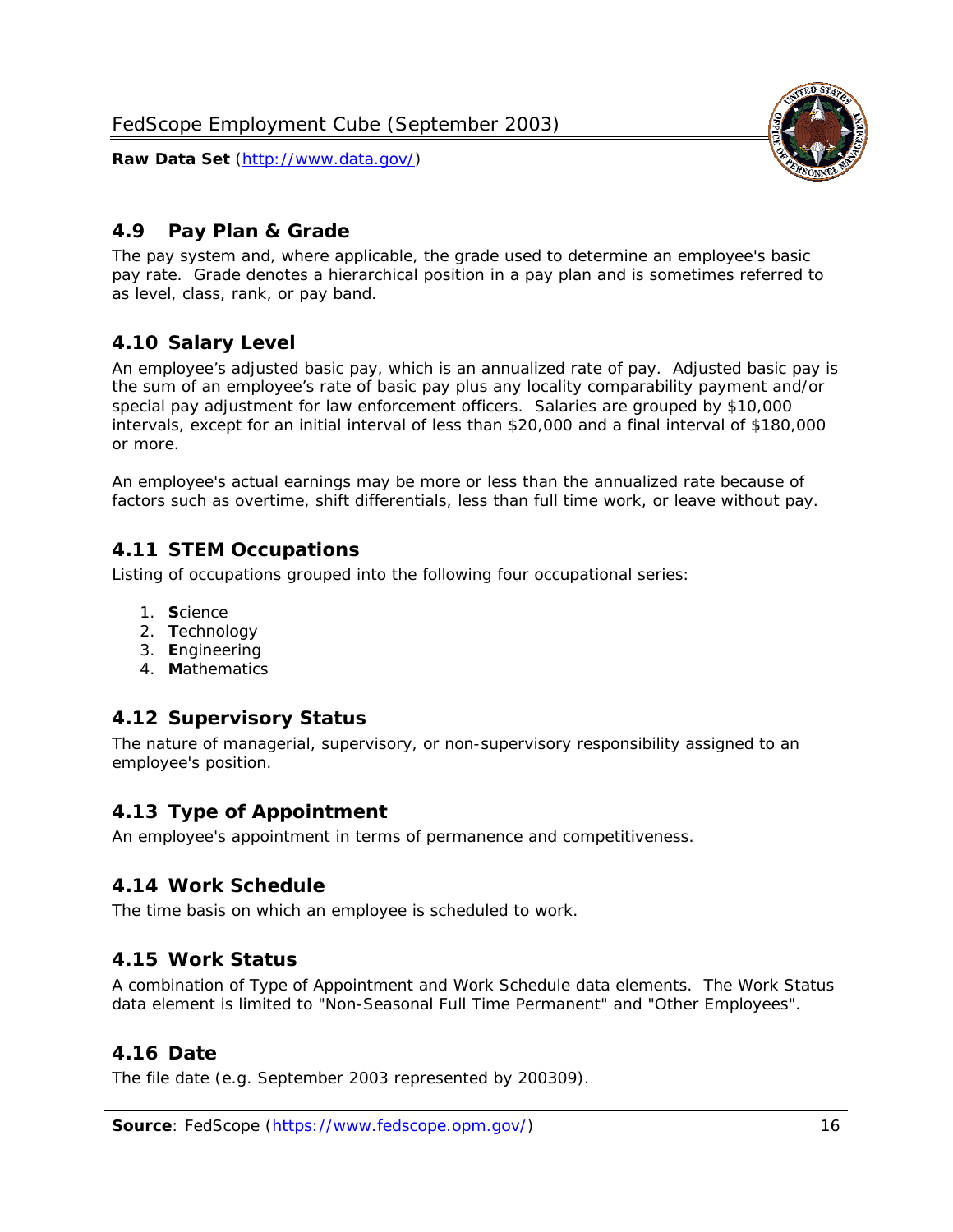

## <span id="page-17-0"></span>*4.17 Employment*

A measure representing the number of employees in pay status at the end of the quarter (or end of the pay period prior to the end of the quarter).

### <span id="page-17-1"></span>*4.18 Average Salary*

A measure representing the average adjusted basic pay, an annualized rate of pay. Adjusted basic pay is the sum of an employee's rate of basic pay and any locality comparability payment and/or special pay adjustment for law enforcement officers.

An employee's actual earnings may be more or less than the annualized rate because of factors such as overtime, shift differentials, less than full time work, or leave without pay.

Invalid salary values are excluded from the average. A large number of invalid values could invalidate the average. To obtain counts of invalid values, display the data using the Salary Level dimension (See [Salary Level\)](#page-16-1).

### <span id="page-17-2"></span>*4.19 Average Length of Service*

A measure representing the average number of years of Federal civilian employment and creditable military service.

Invalid values are excluded from the average. A large number of invalid values could invalidate the average. To obtain counts of invalid values, display the data using the Length of Service dimension (See [Length of Service](#page-15-6)).